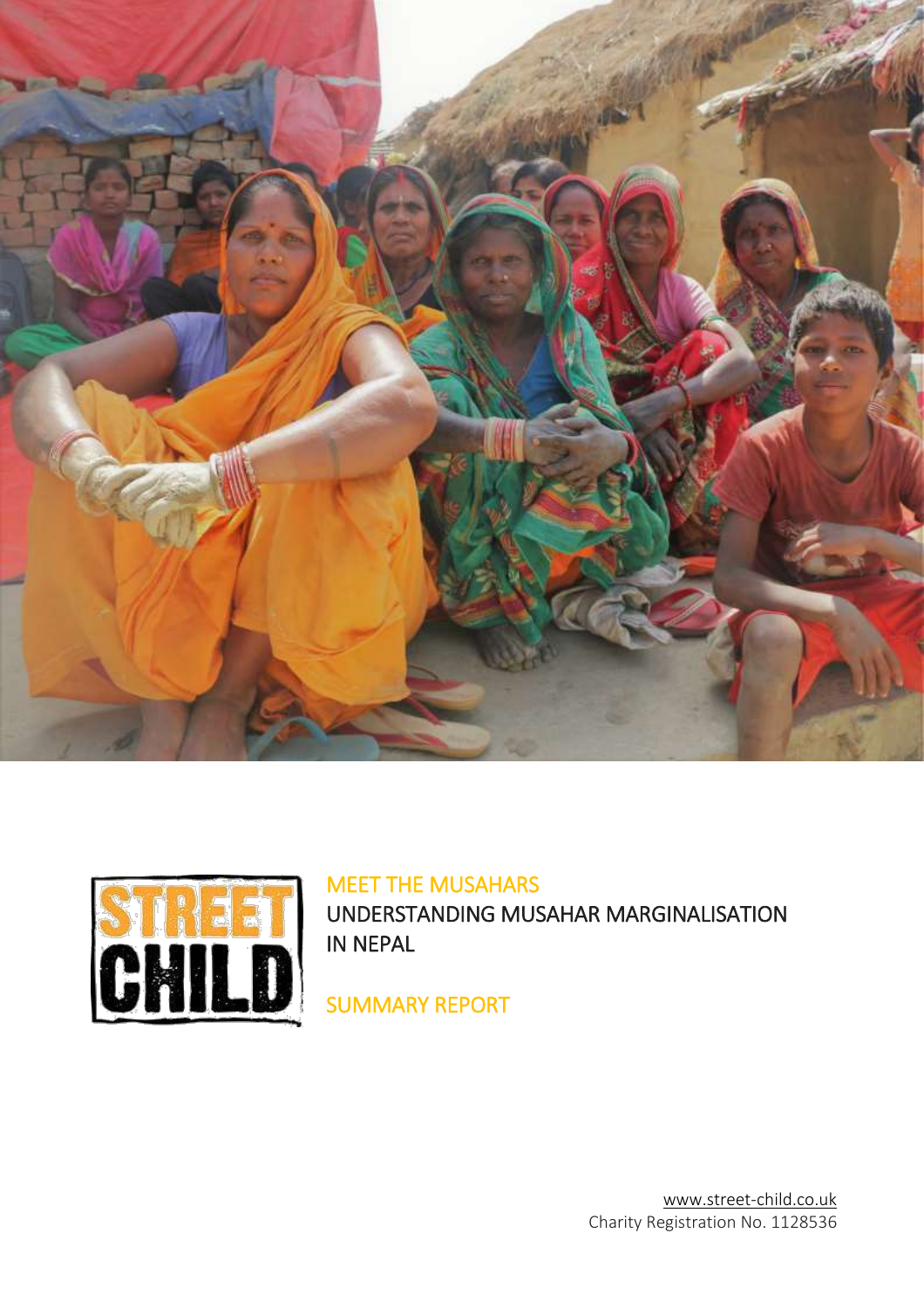

#### Marginalised amongst the Marginalised

Musahars are the most politically marginalised, economically exploited, and socially ostracized group in Nepal.

Ritually oppressed through a system of caste segregation that considers them as untouchable, the Nepal Multidimensional Index, a synthesis of indicators on social standing, ranks Musahars as the lowest on not one, but almost all indicators. In the educational dimension, a composite of access, enrolment and literacy, they rank 96 out of 97; in the economic dimension, a composite of measures of economic opportunity, poverty and standard of living, they rank 97 out of 97; and in the gender dimension, comprising measures of gender related violence, control over marriage related decisions and control over reproductive decisions, they rank 96 out of 97. The Musahars are the only group that consistently rank in the bottom three on all interrelated measures (NSII 2014).

Musahars suffer extreme exclusion from education and employment due to their untouchable status. Despite the abolishment of untouchability in the Government of Nepal Constitution in 1963, and again in 1990, the practice of untouchabilty prevails all over the country; Musahars continue to be considered as untouched even amongst the untouchables, the lowest of the lower (Action Aid 2012, CBS 2001). Musahar communities are therefore often on the peripheries, in remote, hard to reach areas, isolated from other communities and unable to access water sources; sanitation and hygiene services; or health, education and transport services (Giri 2012).

> "People from other communities treat Musahars as untouchable. They don't let us enter the temple and they call us dirty. Some people won't even drink tea or eat food served by a Musahar."

99.4% of Musahars are entirely landless; most remain trapped in debt bondage, with generations of Musahars born into a tradition of bonded labour that persists despite its criminalization in 2002 (CBS 2011, Giri 2012, UNFCO 2013). Though the Government of Nepal initiated rehabilitation programs for former bonded labourers, studies show that a blanket ban of bonded labour has resulted in a failure to find less exploitative alternatives (Giri 2012). The Musahars are one of many marginalised groups forced back into the physical and psychosocial risks of debt bondage, in the absence of interventions that address exploitative modes of production and poverty (Dhakal 2007, Giri 2012).

> "I rear some buffaloes and to feed them I must cut grass from the landlord's land as I don't have my own land. If the landlord finds me cutting grass from their land, he beats me and grabs the grass from me."

Girls and women bear the brunt of the oppression of Musahars. Girls are often forced into early marriage, engaged in domestic work and wage labour, and led into bonded labour to support families to pay off impossibly large debts; 100% of Musahars are in debt with average interest rates of 40% (Bhandari 2016). Combined with fears for their safety and security outside their communities, where Musahars are often abused for daring to enter other areas, women and girls are also often victims of physical, psychological and sexual violence from their fathers and husbands, due to rampant alcohol and substance abuse in the community.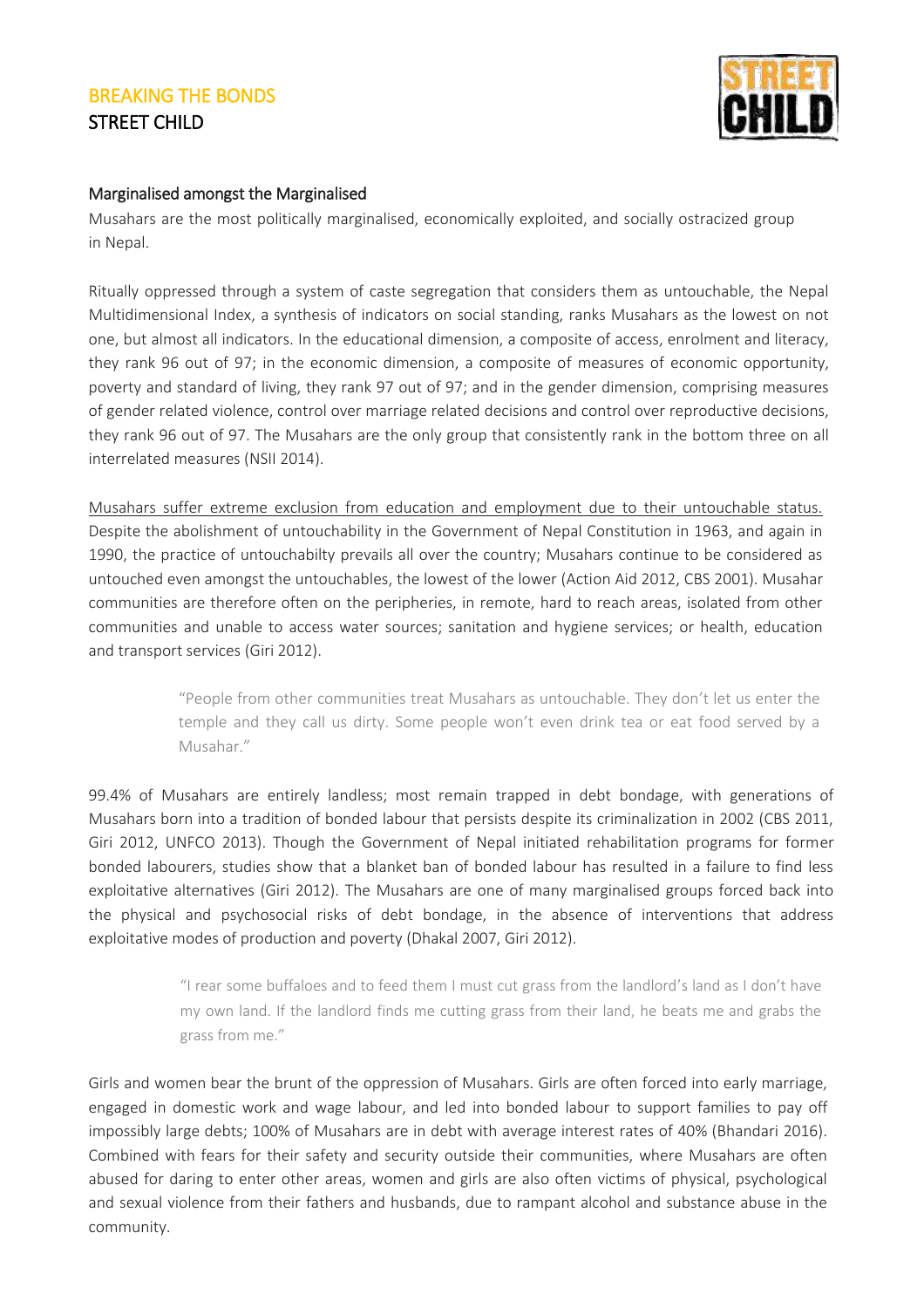

"Today I earned Rs. 2500 and spent Rs. 3000 on alcohol. I earned today, so I drank. I will earn tomorrow, and repay my Rs 500 debt."

#### The Right to Education

Education offers an alternative future; yet only 4 percent of Musahar children are in school after age six, and 100 percent are out of school after age ten (IIDS 2008). The literacy rate is 7 percent amongst Musahars, and a mere 3.8 percent amongst Musahar women and girls (CBS 2001). 85% are unable to read or write at all.

There have been various initiatives to improve access to education for Musahars; however, whilst some have demonstrated promising results, most have had limited impact. Despite the dire need, there are no current initiatives targeted at Musahars.

Giri (2012) asserts that a dearth of research, and in particular, research that recognizes the voices and aspirations of Musahars, has resulted in ad hoc, fragmented and failed interventions. Indeed, though there are notable studies on Musahars, namely Karna (2008) and Bandhari (2016), these have focused on the educational status of Musahars, without sufficient investigation of the factors that affect access and achievement in education. The methodologies and methods used in these studies have been quantitative rather than qualitative, limiting Musahar representation in the research, with the exception an ethnographic study of Musahar assessments of bonded labour by Giri (2012).

#### Meet the Musahars: Understanding Musahar Marginalisation

"Meet the Musahars: Understanding Musahar Marginalisation" involves research undertaken over nine months, between April 2016 and December 2016, in an attempt to address this dearth of research. The research centered on (i) understanding factors affecting Musahar access to education and (ii) understanding Musahar perspectives on exclusion and inclusion from education.

The study was carried out in two stages –

- (i) A community case study of factors affecting Musahar access to education conducted from April 2016 to June 2016, and comprising 107 semi-structured interviews and surveys of Musahar children, parents and teachers; and
- (ii) A participatory action research project conducted from July 2016 to December 2016, and comprising 85 in depth interviews and 15 gender balanced focus group discussions led by three Musahars trained and coached by Street Child and our partner organization.

Street Child conducted this study in collaboration with partner organization Janaki Women's Awareness Society, a grassroots, female-led organization with an enduring presence in the region since 1993. The partner was identified and selected for their vast experience and expertise in working with marginalised communities, and for their established ties and trust with Musahars in the region, supporting Street Child to access and interact with these communities. The partner was critical in the implementation of the research, supporting the translation of research tools, the implementation of the community case study through a team of surveys, and the training and support of Musahars for the participatory action research project.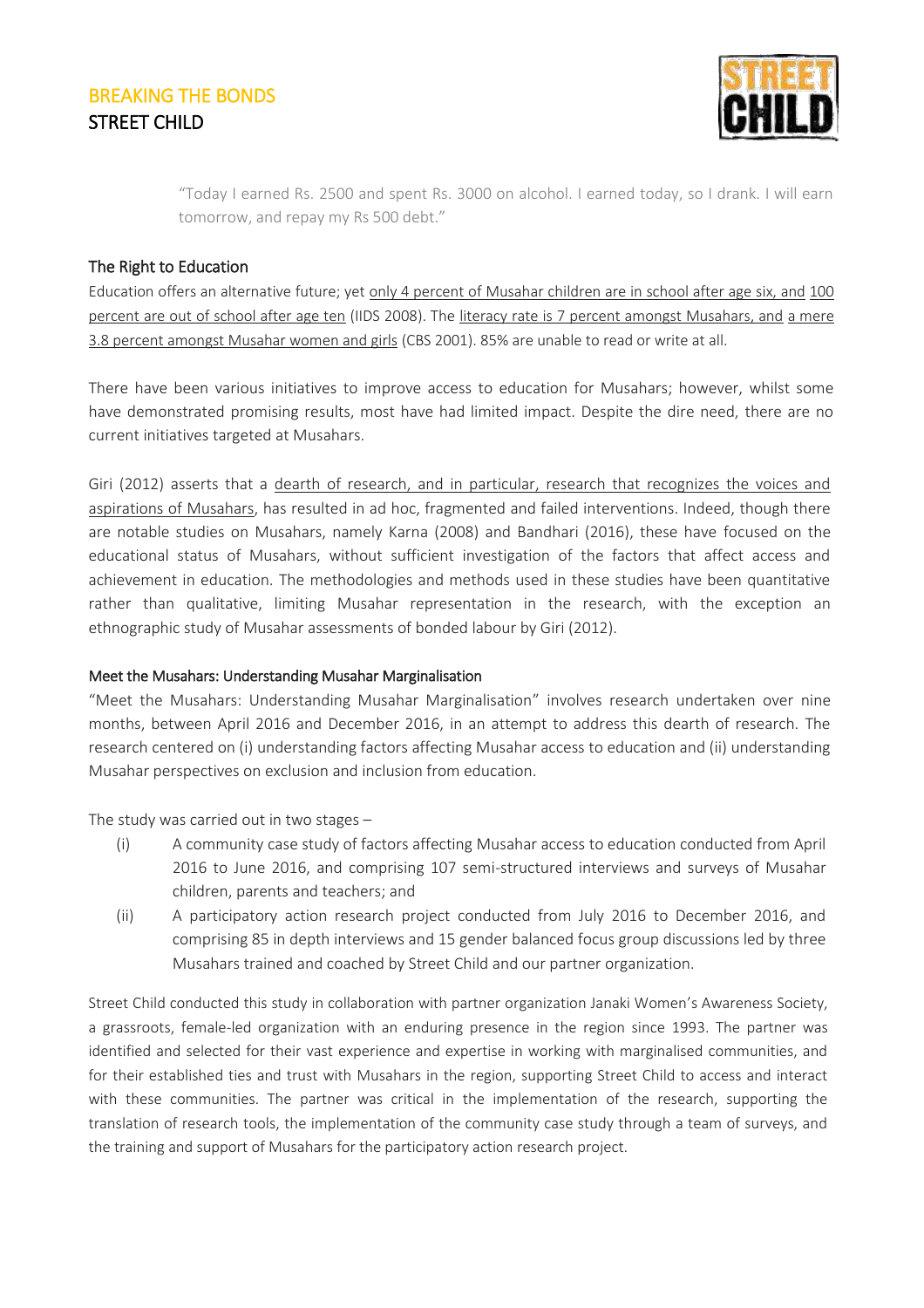

This study is intended to contribute to the literature on Musahars; offer a unique perspective on the issues faced by Musahars to inform the design and delivery of programs; and inform the analysis and initiatives of other interested actors.

#### Understanding Access to Education

The first stage of the study involved a community case study of a Musahar population in Itharwa, Dhanusha. The case study is particularly relevant and appropriate for this research as it uses a variety of informational sources to construct a detailed description of a phenomenon where (i) the contextual conditions are critical to understanding; (ii) the distinction between the phenomenon and its contextual conditions is continuous rather than discrete; and (iii) the truth is characterized as pluralist and related to participant perspectives (with circular tension of subject and object) (Stake 1995, Yin 2006).

Though the findings are difficult to generalise due to contextual specificities, the case study adds critical understanding to existing literature, and in this case, contains elements that can be applied to other marginalised populations (Merriam 2001, Stake & Easly 1967). A hallmark of case studies is the use of multiple data sources; this study relies on both primary and secondary data using surveys and semistructured interviews in the community for the former, and information from community organizations and available sources for the latter. This approach enabled triangulation of data in order to ensure consistent, relevant and reliable information to enhance the robustness of the research.

The outcomes of the case study are illustrated in the following framework for exclusion from education, that identifies characteristics operating within the community, home and school that affect access to education. This framework demonstrates the role of relational features in marginalisation, acknowledging the interplay of various factors that reinforce the status of Musahars, rather than defining constraints solely in terms of material and cultural deprivation (Jha 2002, Sen 2000). The results 'reflect the overlapping nature of the disadvantages experienced by certain groups of categories of the population, with identity as the central axis' (Betts 2001, Kabeer 2006). By examining constrains operating at the level of community, home and school, their influence on decision making, and their impact on enrolment, attendance and retention, the analysis illustrates inclusion as a necessary condition for accessing education (Betts 2001, de Haan 2005, Jordan 1996, Nambissan 2003, Sen 2000).

In examining the community norms that constrain access to education, it is evident that their social status permeates all aspects of their participation. The Musahars are physically segregated from the general population, and live in separate clusters or colonies on the peripheries of other areas (Vasavi and Chamaraj 2000). Thus, primary and secondary schools in the area are still at an inconvenient or inaccessible distance for children, and their physical isolation accentuates their social isolation from other children.

As the practice of untouchability remains prevalent, particularly in rural and remote areas, despite its outlawing at the constitutional level, Musahars continue to be barred from using public services, accessing public institutions and interacting with other castes (Jha andJhingran 2002, Nambissan 1996). Though there is a government school in the area surveyed in the study, this is attended by children from other communities, leading to fear of tensions amongst the Musahars.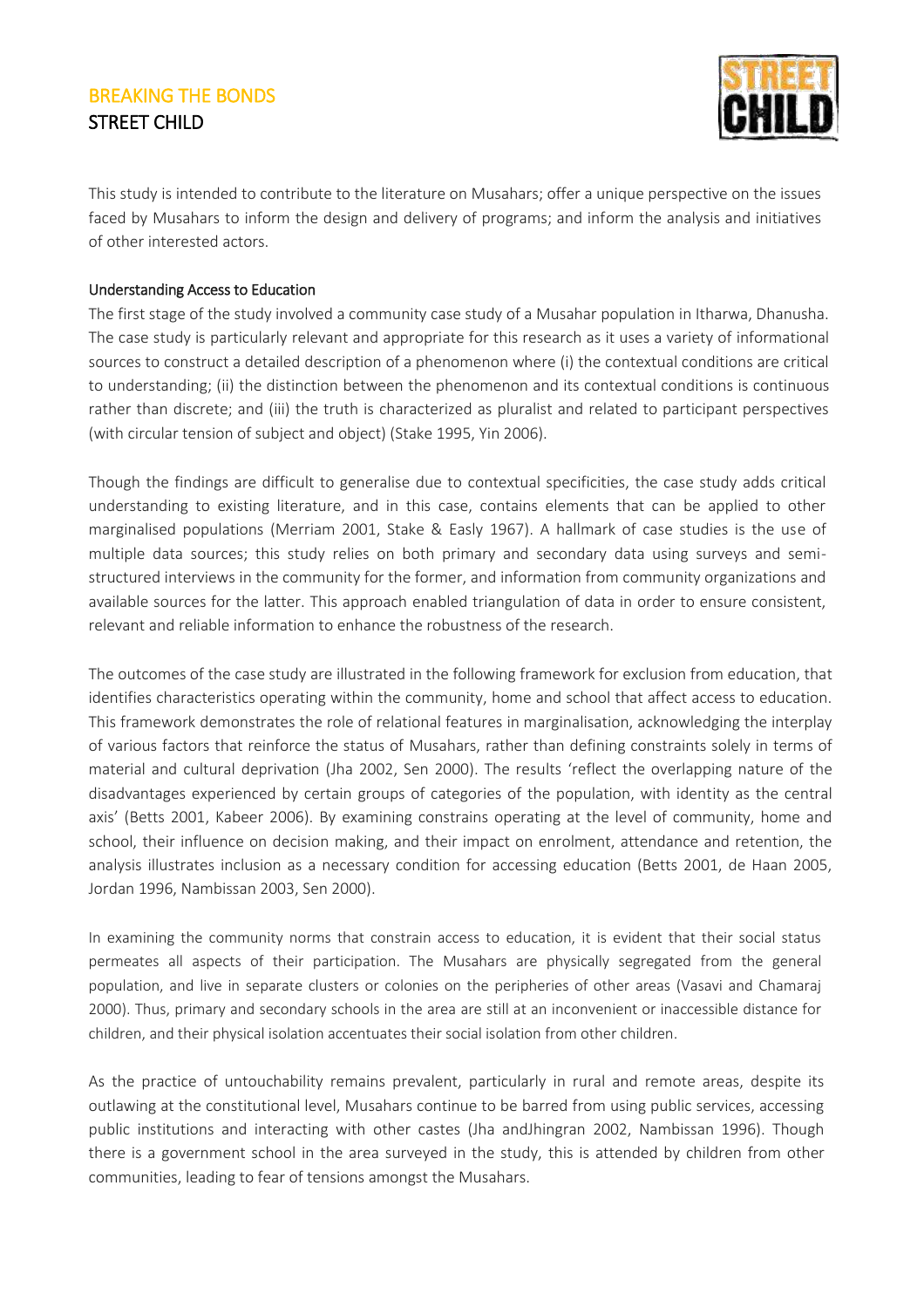

Thus, although the concern of physical access is ameliorated, schools remain socially inaccessible due to their spatial distribution (Filmer and Pritchett 1999, Jha and Jhingran 2002, Kaul 2001, Nambissan 1996, Ramachandran Vimala, 2002).

"What is the benefit of sending Musahar children to school? In the name of Musahar children, Brahmin\* children access schools that are in our communities. The teachers are also Brahmins." \*Brahmins are an upper caste community.

The economic cause is the most evident in explaining exclusion from education; caste and income are typically correlated, with caste and class inequalities tending to reinforce each other (Dreze and Sen 2005, Kingdon and Muzammil 2003, Nanchariah 2002). The Musahars are landless and illiterate, and schooling is the last priority in the face of financial exclusion (Jha and Jhingran 2002, Sen 2000). Extreme poverty prevents families from being able to meet the direct costs of schooling, including fees and uniforms. This lack of affordability leads to the decision not to attend; in some cases, students are able to enroll in school through government scholarships and subsidies, but are unable to meet ongoing costs and therefore drop out (Jha and Jhingran 2002, Nambissan 2003).

> "How to send our children to school? I neither can fulfill my hunger properly nor can I wear proper clothes to cover my body. In such conditions, how to send our children to school? I can't afford sufficient food to eat, how to send children to school on an empty stomach? I can't afford stationaries, how how to send children to school to study?"

Schooling also represents an indirect cost for Musahars; where children are enrolled in school, the need for income generation is increased, and thus many Musahar children exhibit irregular attendance and drop out as a result of the time demanded by income earning activities (Nanchariah 2002, Pai 2000, Pal and Ghosh 2007, Teltumbde 2000, Tilak 2000, Townsend 2000, Velaskar 2010). Almost half of all children surveyed stated the need to earn income as the reason for failing to attend school, and numerous parents expressed preference for their children earning income or caring for younger siblings, and an inability to shoulder the opportunity costs of sending children to school.

> "Why to send them to school? It is better to send them to India to earn instead; one of my sons is in India for earning. Everything is very expensive, at least he will have earning. Sometimes my younger children go to school, but when I work, one child must stay at home and look after the younger children."

The exclusion that the Musahars experience in the community is exacerbated in the school environment, facing significant social exclusion from instruction and curriculum that exclude them culturally and linguistically. Various studies of excluded castes reveal curricula that perpetuate messages of social inferiority of untouchable castes; entrenched as the principle of social stratification is, Musahar children therefore often experience hostility and face frequent abuse from teachers and peers who fail to treat them as equals (Jha and Jhingran 2002, Kaul 2001, Nambissan 2000, Probe Report 1999).

> "They don't go to school even when I try to force them to. They would rather avoid the humiliation and stay at home."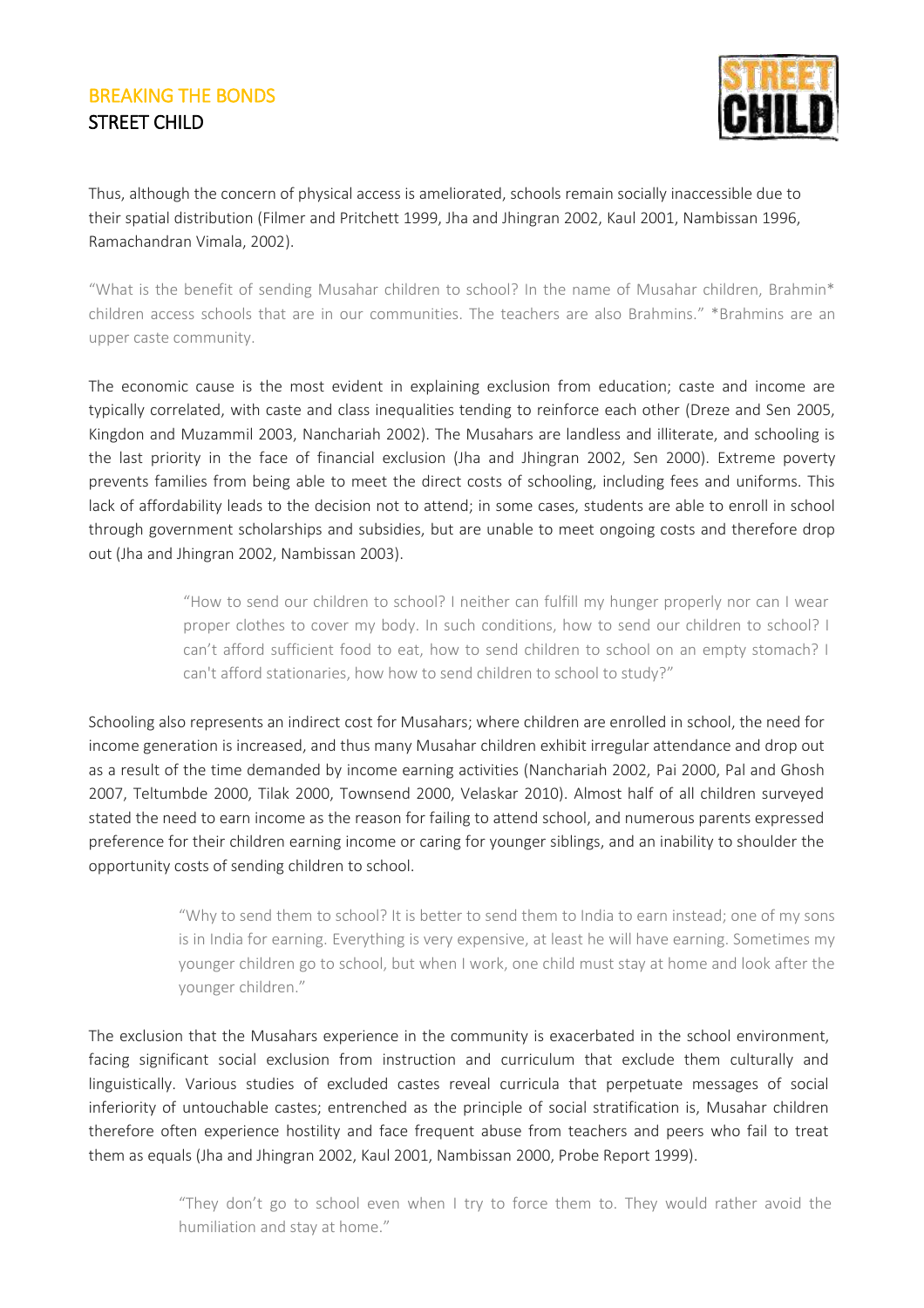

Teachers tend to be of higher castes and tend to bring their own understanding of caste relations into the classroom, perpetuating stereotypes, subjecting Musahar children to sarcastic comments on their social status, verbally abusing and physically punishing them (Jha and Jhingran 2002, Nanchariah 2002, Vasavi 2003). Indeed, Musahar children face blatant forms of discrimination from teachers and peers: being made to sit separately in a corner of the classroom; being denied participation in group activities; being denied drinking water and being made to dine separately; and being denied aspects of teaching and learning from teachers who see Musahars, and girls in particular, as uneducable (Acharya 1987, Dreze and Kingdon 2001, Gupta 2001, Jodhka 2001, Nambissan 1996, 2004, Nancharaiah 2002, Shah et al 2006, Thorat, 2002).

Teacher absenteeism is rampant in Musahar communities, suggesting a lack of investment in the education of these students (Kabeer, 2000). Almost half of all parents surveyed stated that teachers were absent or inattentive, and often abusive, causing children to refuse to attend school, and leading parents to refrain from sending their children to school.

> "Teachers don't care for Musahar children. I have never seen teachers teaching the students; the school is open from 10AM to 4PM, but the teachers only attend from 12PM to 2PM, or are absent. The teachers are in the fields to earn, and no one dares to take action against the teachers."

In addition to the the monetary and opportunity costs of school participation, there is little interaction between Musahar and other children outside of school; thus, there is little pressure to enroll or attend. Rather, the experience of exclusion is aggravated in school, and leads to declining attendance rates and in many cases, drop out (Kaul 2001, Vasavi and Mehendale, 2003). Generational poverty leads to other factors that limit access to education. The majority of Musahars are illiterate; children in school are therefore first generation learners who have to grapple with mastering language and cognitive skills without the critical support of their family, alongside the social discrimination they face (Dighe 2002, Dreze 2003). A number of parents highlighted their helplessness in being able to support or seek support for their children (Jodhka 2002, Nambissan 1996, 2000, 2003, Subramanian 1999, Visaria and Ramachandran 2003).

Thus, the discrimination endured by the excluded castes in the school and community, compounded by, and in some cases, preceded by, the constraints of the poverty, manifest in characteristics which heavily influence the decisions to enrol in, attend and continue schooling. Their positioning as a group further undermines any aspiration towards education, as the constraints they experience lead to collective decisions not to participate, overriding individual preferences and limiting opportunites (Jha and Jhingran 2005, Kaul 2001, Vasavi and Mehendale 2003).

#### Musahar Identity and Voice

In order to make a real difference, development research requires critical interrogation of both research results, and the research process itself. Apparent throughout the case study was the predisposition of both researchers and participants to default to assumptions: for example, in the case of the former, assumptions that that Musahars failed to value education, and in the case of the latter, assumptions that the researchers were representatives of the government, generating predetermined, and often hostile, responses.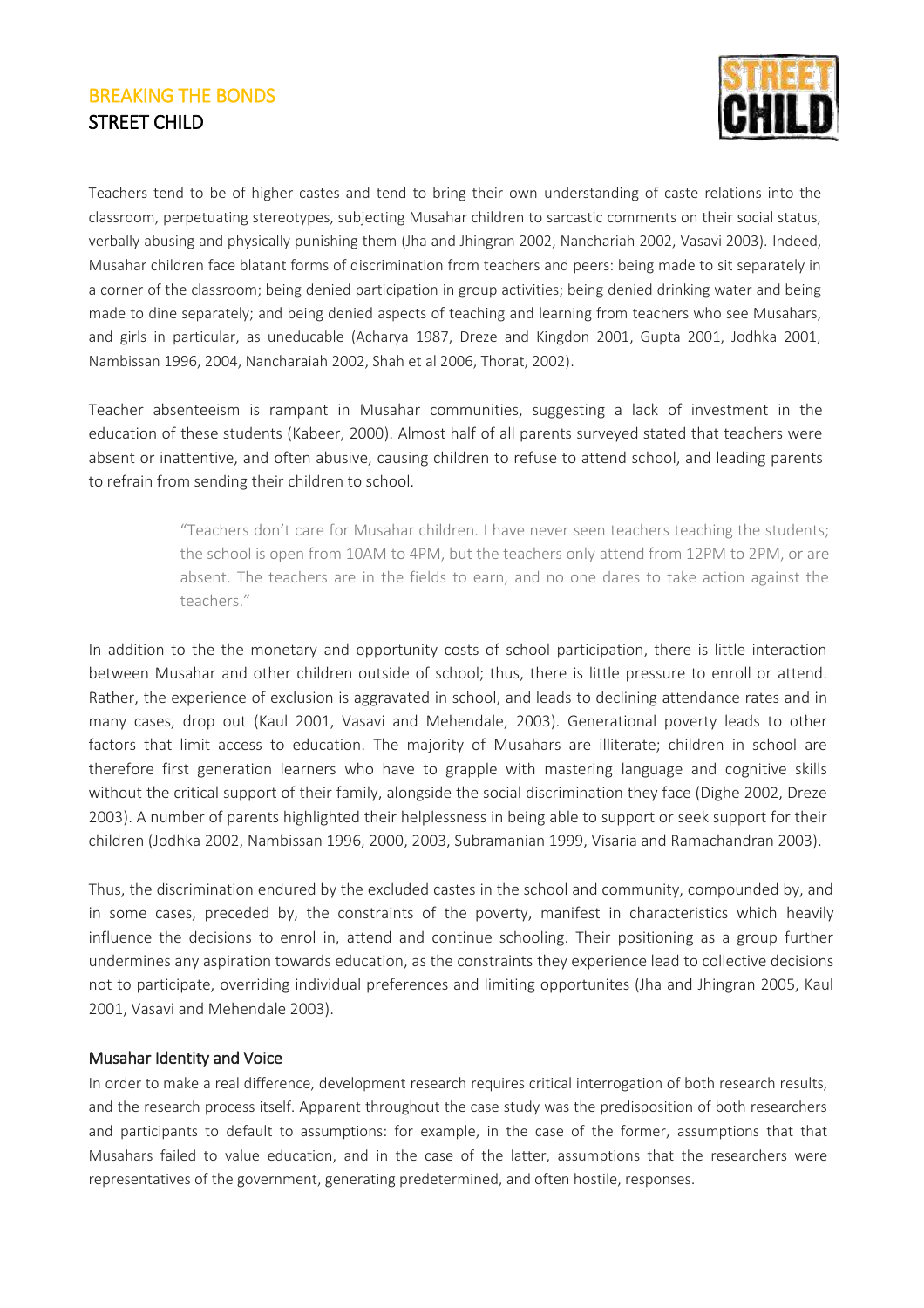

It is critical therefore, to recognize that power is imbricated throughout the research process, and to examine the reasons for the research as much as the results. The literature is littered with research trapped in a paradigm that privilege researchers as objective, outsider experts, and reinforce perceptions of participants as passive and submissive. Thus, we hear only the voice of the researcher; dangerous both in the potential to oversimply categorisations of participant perspectives or reinforce stereotpyes, denying the diversity and differences of opinion amongst participants, and to essentialise or romanticize participant groups.

Further, as Spivak (1988) observes, such articulations tend to be trapped in dominant vocabularies that presume universal principles, a notion that is often reinforced through apparently objective methodologies and methods of examining lived realities. This denies entry or ownership by marginalised groups, resulting in researchers talking to other researchers and restricting the dynamic potential of the research. For research to yield meaningful results, it must both challenge the tendency to constructing spaces for the other to speak, and to speak for the other. As Kapoor (2004) asserts, this requires reflectively, reflexivity and ethical engagement when undertaking research with marginalised groups where assumptions of the universality of concepts are often contested. It further requires that researchers relinquish power and control over certain spaces, and contend with uncertainty.

#### Understanding Musahar Perspectives on Exclusion and Inclusion from Education

Accordingly, the second stage of the study involved a participatory action research project of the identified Musahar population in Itharwa, Dhanusha.

Roberson (2000) describes participatory action research as 'the ultimate commitment to reflection and reflexivity', an approach that moves participants from the position of observer to researcher. It combines participation with action, and attempts to break down the distinction between the researchers and the researched, the subjects and objects of knowledge production by the participation of the people-forthemselves in the research process. In the process, research is seen not only as a means of gaining information, but as a catalyst for raising consciousness and mobilization for action (Gaventa 1993:19).

The principles of participatory action research support ethical engagement, as it: (i) recognises a community as a unit of identity with a changing, independent and reactive voice; (ii) privileges the lived experiences and expertise of communities; (iii) is a collaborative enterprise, characterized by shared community ownership; and (iv) sees participants as co-researchers and therefore, agents for action and change (Kyrk 1948). It therefore uses inquiry and analysis to (i) reclaim identities; (ii) organise communities around common issues;

(iii) inform strategic action for social change; and (iv) encourage transformative understanding of the self and the other.

The outcomes of the participatory action research project are illustrated using the paradigm of redistribution and recognition (Fraser 1995). Three critical themes emerged through this stage.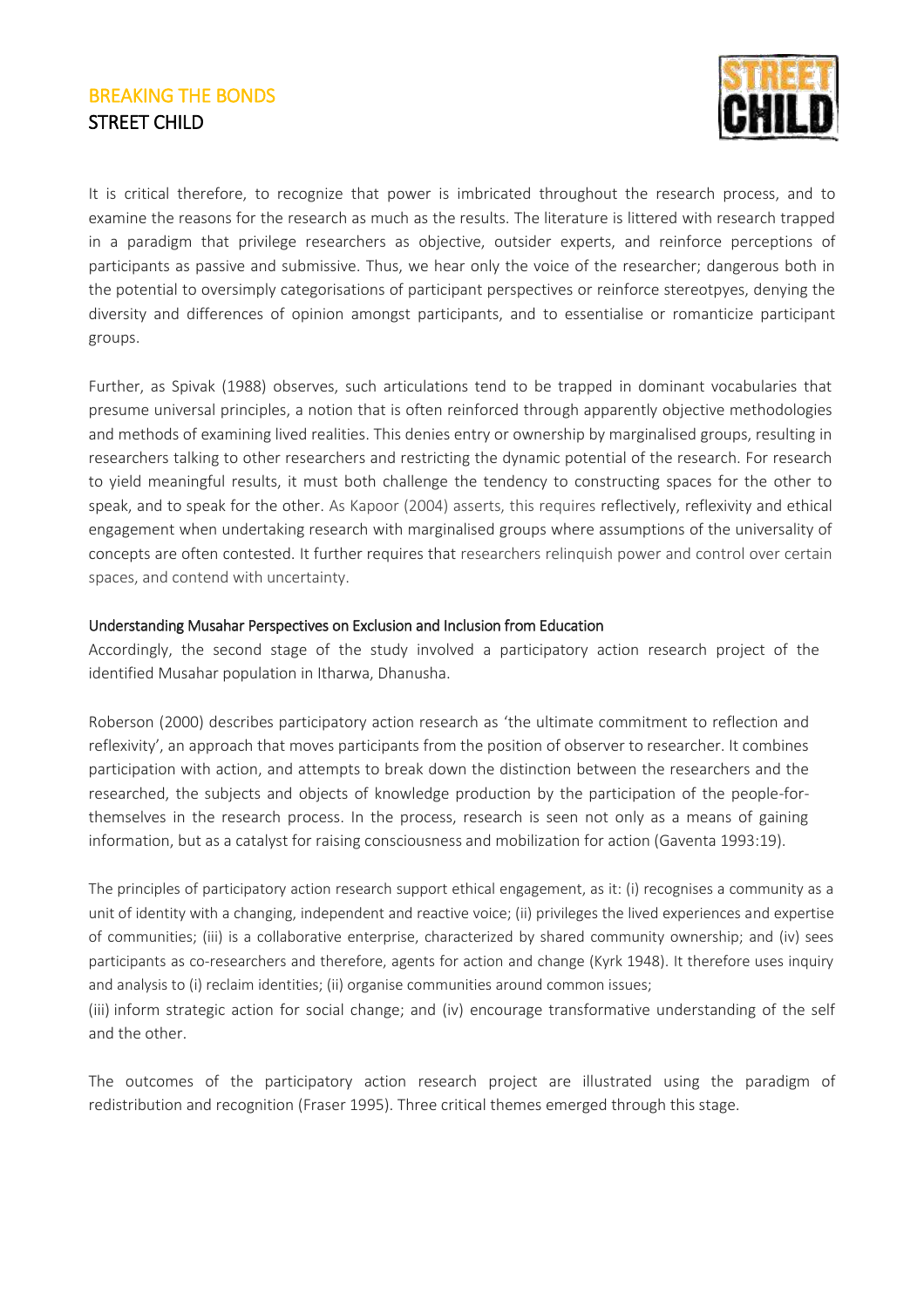

The first offers insight into how Musahars understand education and its role in their lives. Rather than affirming the assumption that Musahars fail to value education, the participatory nature of the research revealed keen analysis of the irrelevance of education as it is offered to Musahar lives. Almost all Musahar parents demonstrated that their decision making was drawn from observations that (i) the teachers did not teach, but were frequently inattentive, late or absent; (ii) their children experienced exclusion and in many cases, abuse at school; (iii) education offered little access to employment opportunities; and that regardless,

(iv) an educated status was an insufficient condition to overcome their untouchable status and social exclusion. It is clear therefore, that the decision to refrain from sending children to school arises not from apathy or a lack of awareness, but rather, engagement and assessment of the inherent and instrumental value of education.

> "What shall our children do after receiving education? Even Grade 10 education is worthless. A man in my village has completed Grade 10, but he can't find employment even as a cleaner. There are no opportunities for us. We Musahars are not able to run a small tea shop because we are untouchables. Noone will drink tea prepared by us."

The second shows the interrelation of the economic and social exclusion and exploitation endured by the Musahars. Whilst their economic exclusion limits access to opportunities, the caste system segregates and ostracizes Musahars to the extent that they are considered as the other, dehumanized and stripped of dignity in a process of demarcation and differentiated that has endured over centuries. This specific social structure not only reinforces unequal and inequitable resource distribution, but rationalises it through a narrative that paints Musahars as diminished and undeserving (Bulhan 1980).

> "People can come at anytime and seize our shelters from us. The government doesn't help us, there is nothing given to poor people, there is nothing gained from giving to poor people. Musahars suffered through this monsoon, but no one from the government came. They only come when they want votes."

It is important to note here, that this unequal and inequitable resource distribution is replicated within Musahar communities, and in particular, in Musahar gender relations. Many girls and women who participated in the study spoke of the violence and abuse inflicted on them by their fathers and husbands, often as a consequence of rampant alcohol abuse.

Further, though it was evident that Musahars were more comfortable and open when speaking to their own due to the participatory nature of the project, there were nevertheless multiple insinuations that the Musahar researchers were working with the government or others to exploit, rather than assist them. Multiple participants expressed fear and frustration that recordings or photographs of them would be sold for the researchers to profit from, and referred to previous instances where their participation in research conducted by community organisations and government representatives had raised their expectations, and resulted in no benefit to them, but rather to the organisations or representations.

> "Why should I allow you to record me? For 10 months the recording has been going on, but nothing has been done for poor people. You sell our recordings and earn for yourselves. People talk about us but noone does anything for us."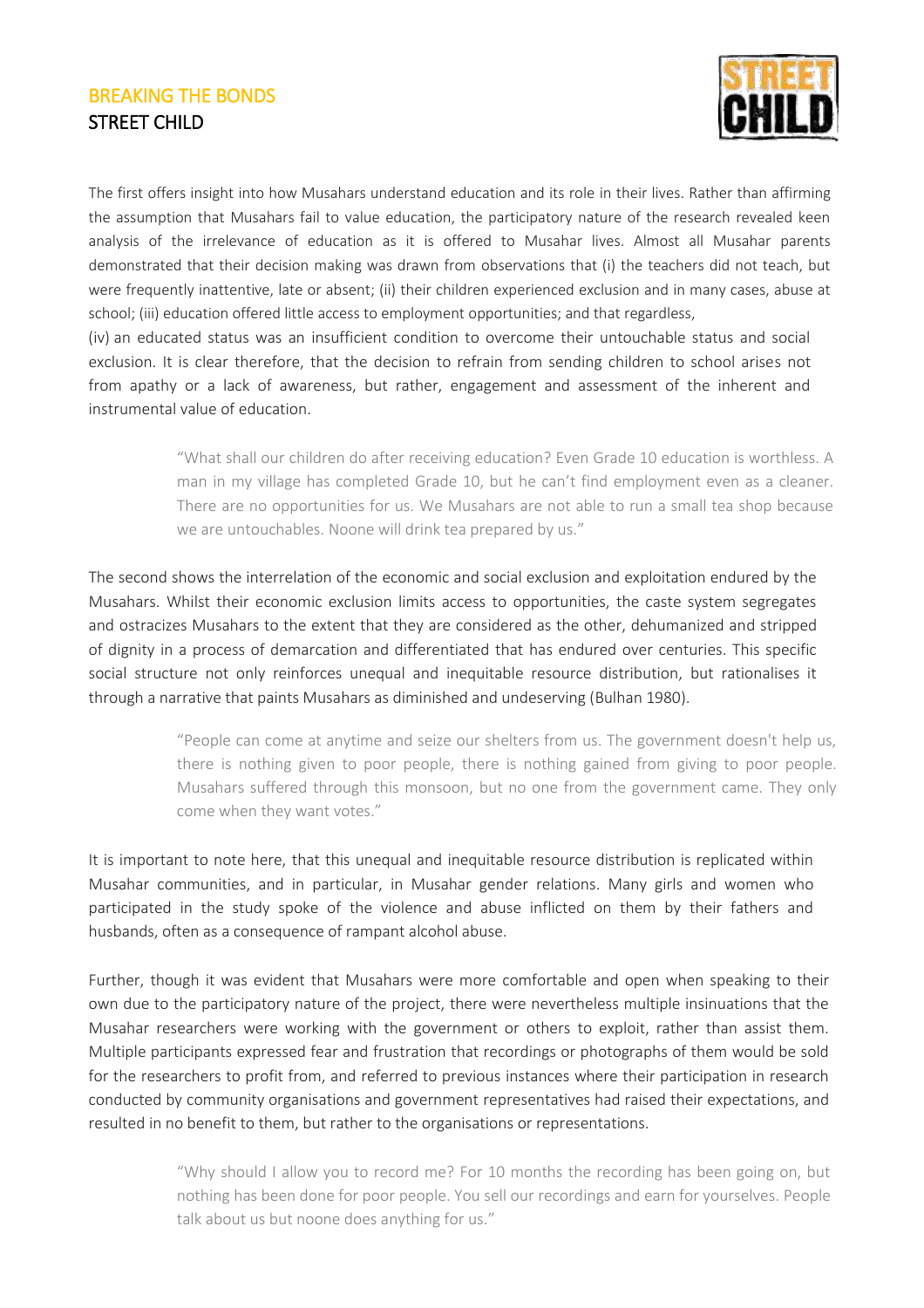

The third theme illustrates Musahar perceptions of their own abilities and agencies; the relentless denial of rights and dehumanization leading Musahars to believe that they are condemned to a thankless existence. Almost all Musahars expressed hopelessness and resignation, illustrating a collective convinction that has been stripped of its agency and ability to act autonomously.

"This is the way of life of the Musahars. Being born as Musahars, we are born to suffer. We are not born to study; there are only torn and dirty clothes in our fate. I have never seen a Musahar succeed."

#### Redistribution and Recognition

Fraser, in her groundbreaking work, argues that there are two factors to injustice: economic injustice, and social injustice (1997). Whilst the former is rooted in exploitative labour arrangements, economic marginalization and material deprivation, the latter is derived from patterns of representation, interpretation and communication. In this case of the Musahars, this injustice is manifest in non-recognition and disrespect; an authoritative interpretation and communication that disparages or maligns their status, and a simultaneous silencing. Though in the real world, the two are always interimbricated and reinforce one another in a vicious circle, the distinction clarifies the central dilemma of the Musahars, whose struggle for social inclusion must be addressed, if their struggle for economic inclusion is to be successful.

Fraser asserts that 'justice requires both redistribution and recognition', where redistribution is a remedy for economic injustice that involves redistributing income, reorganizing the division of labour, subjecting investment to democratic decision-making, or transforming other basic economic structures. In contrast, recognition is a remedy for social injustice that involves cultural or symbolic change, that involves revaluing disrespected identities of maligned groups, or the 'transformation of societal patterns of representation, interpretation and communication in ways that would change everybody's sense of self'.

The Mushars are differentiated both by virtue of the political-economic structure and the cultural-valuational structure of Nepal, and therefore simultaneously suffer from economic maldistribution and social misrecognition in forms where neither of these injustices is an indirect effect of the other, but where both are co-original. In this case, redistributive remedies alone nor recognition remedies alone will suffice; in the case of the Musahars, recognition remedies are a critical precursor to achieving redistributive outcomes.

This research reveals, therefore, the task ahead: how can redistribution and recognition be realized for Musahars, who suffer multiple, intersecting struggles against multiple, intersecting injustice? How will we break the bonds of marginalization of the Musahars?

\*The purposeful reflection and powerful learnings from Meet the Musahars research has underpinned Street Child's [Marginalised No More](https://www.ungei.org/publication/case-study-street-child-marginalised-no-more) (Girls Education Challenge/FCDO) and [Breaking the Bonds](https://www.street-child.co.uk/blog/2020/10/11/silent-hero-against-child-marriage) (UK Aid Direct/FCDO).